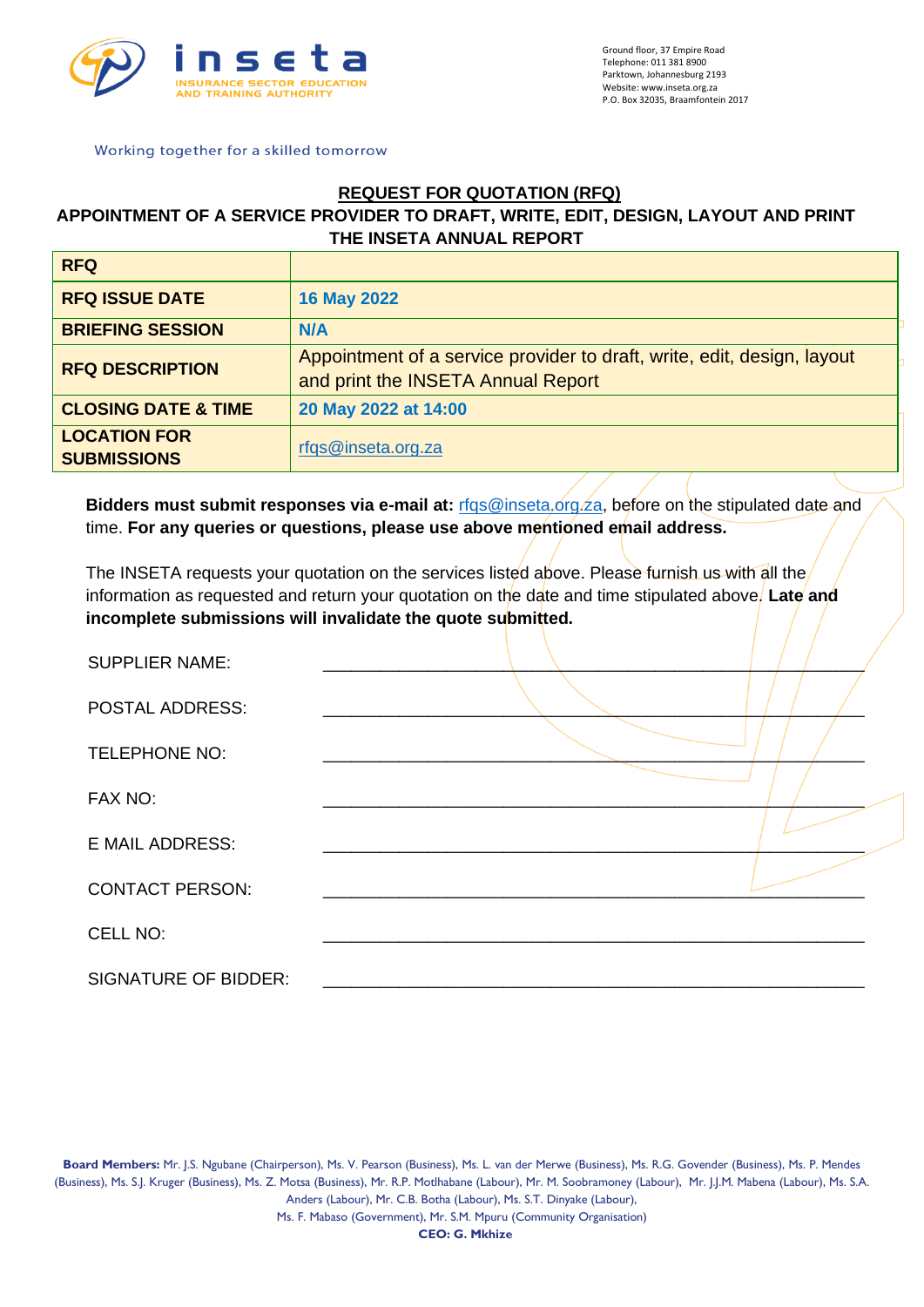

## **DETAILED SPECIFICATION**

## **APPOINTMENT OF A SERVICE PROVIDER TO DRAFT, WRITE, EDIT, DESIGN, LAYOUT AND PRINT THE INSETA ANNUAL REPORT**

## **1. BACKGROUND**

The Insurance Sector Education and Training Authority (INSETA) is a public entity listed in schedule 3A of the PFMA and was established in March 2000. The INSETA must, in accordance with any prescribed requirements to perform in accordance with the Skills Development Act (SDA), the Skills Development Levies Act (SDLA), the Public Finance Management Act (PFMA), any other relevant legislation and the Constitution.

INSETA is a Schedule 3A Public Entity in terms of the Public Finance Management Act No 1 of 1999, as amended (PFMA). This therefore implies that the INSETA must fully comply with all the requirements of the PFMA as well as the Irregular Expenditure Framework.

The objective of this request is to appoint a competent service provider to conceptualise, design, layout, print and deliver the INSETA **2021 - 2022** Annual Report. The Annual Report provides a comprehensive report on the activities and financial performance of the organisation throughout the preceding year according to the Skills Development mandate.

#### **2. TERMS OF REFERENCE**

#### **2.1 Technical Outcome of the Annual Report**

- 2.1.1 Quantity: 300
- 2.1.2 Size: A3 folded to A4
- 2.1.3 Orientation: Portrait
- 2.1.4 Pages Cover: 4 pages
- 2.1.5 Inner Pages: Approximately 120 pages (may vary by 10% bidder to include variation in costing)
- 2.1.6 Colour: Full Colour Throughout
- 2.1.7 Paper Cover: 350gsm Matt Art
- 2.1.8 Finishing: Inner pages' machines throughout, cover matte with spot gloss
- 2.1.9 Cover: Matt with elements of UV Varnish combined with Skodix spot varnish Foiling of the INSETA Logo and Name
- 2.1.10 Perfect Bound
- 2.1.11 Type setting: Annual Report Guide for Schedule 3A and 3C Public Entities
- 2.1.12 Bidder must make provision for photo stock for sector imagery- Maximum 10 stock photos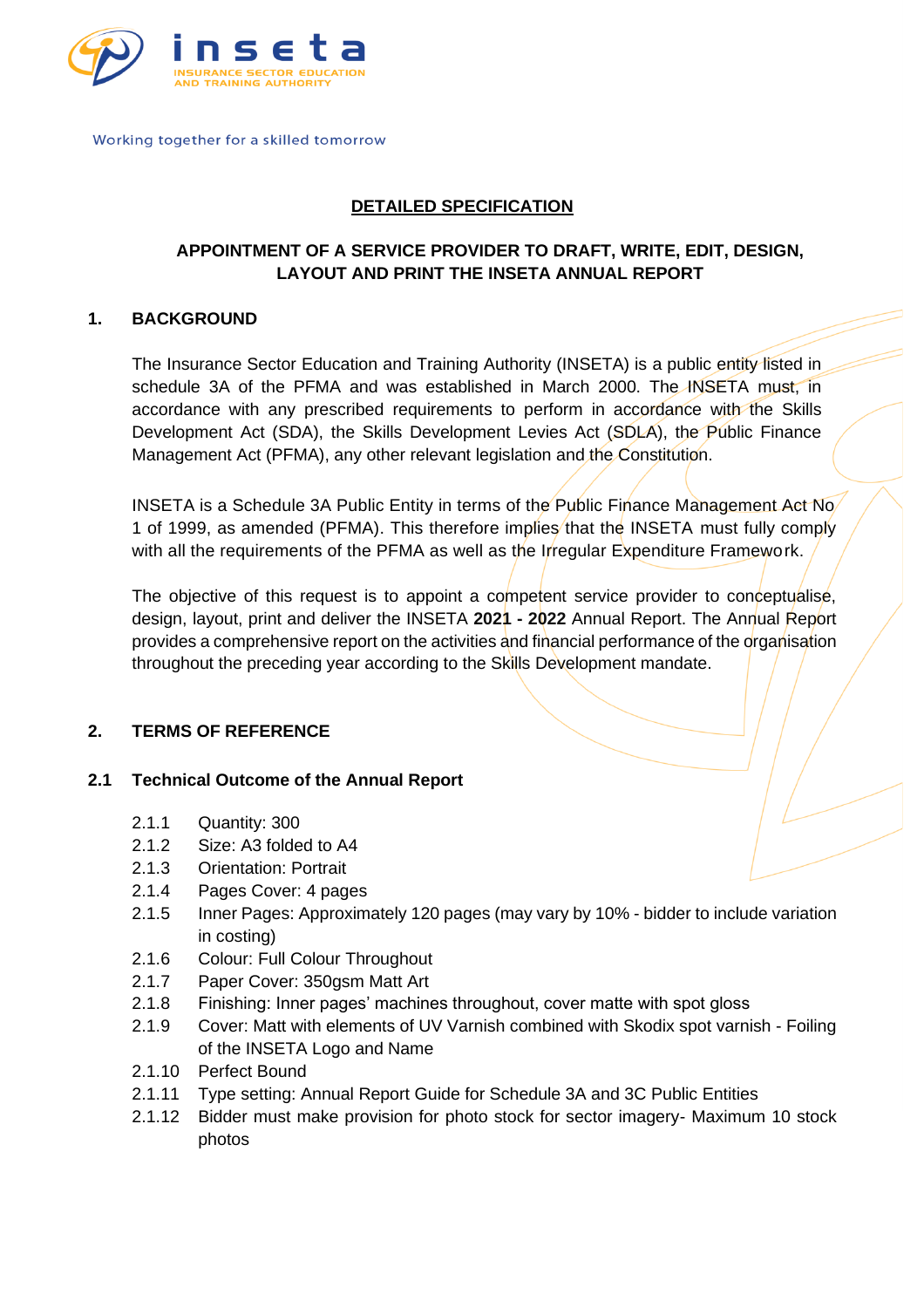

#### **2.2 Conceptualisation**

- 2.2.1 Bidder is required to design the thematic 'look and feel' that best represents the INSETA for its financial and strategic performance – aligned to the INSETA Corporate identity manual *(this document will be circulated as an Annexure to the RFQ document)*
- 2.2.2 The bidder is required to provide a concept theme centred with a rationale for futuristic insurance related cover, insurance related images for the **2021/2022**
- 2.2.3 The Annual Report theme needs to reflect a strong futuristic insurance approach including imagery on the INSETA sectors.
- 2.2.4 The design concept fee should be inclusive of the final quoted project costing.

## **2.3 Design and Layout**

Bidders design layout must be:

- 2.3.1 High Resolution scanning, photographic manipulation, etching and cropping where required
- 2.3.2 Creation and creative manipulation of graphs and tables, where applicable applying 3-D effects for a futuristic reporting aspect.

#### **2.4 Content Management**

- 2.4.1 Copy: Text Bidder must conduct interviews with the Chairperson, CEO, Executive Management and Department heads to finalise their content for the Annual report. Strong technical writing skills for annual report is required.
- 2.4.2 Bidder is required to include Professional Proof-Reading services before Draft Annual Report gets submitted to the (1) National Treasury and (2) Auditor General as well as Department of Higher Education, Science and Technology.
- 2.4.3 Before the final Draft Annual report gets final signoff, it is to be proof-read again before it goes to print and presented to (3) Parliament. - *In total provision of three (3) rounds of professional proof readings will be required.*
- 2.4.4 Supplier to show exceptional project management skills with quick turnaround times and be meticulous in managing content (version control), reporting progress timeously and required to attend status updates meetings as and when required.

#### **2.5 Pre-Press Management**

- 2.5.1 Bureau ready file generation
- 2.5.2 Impositioning (where applicable)
- 2.5.3 Colour and layout proofing from AGFA (or similar) colour correct play outs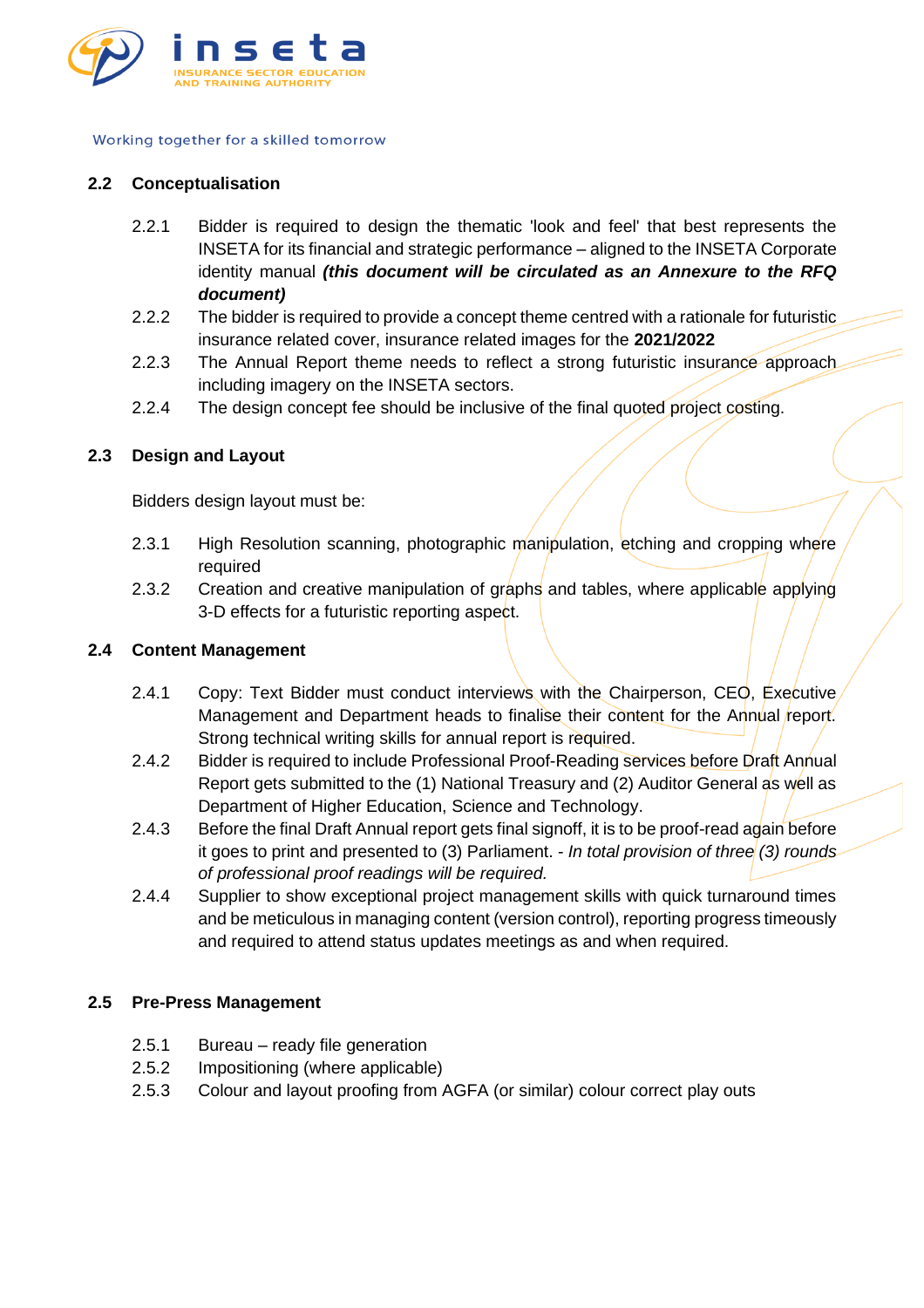

## **2.6 Printing (draft)**

2.6.1 3 x Draft Annual Reports in Word Format to be printed and bound **(as it will be submitted to the Auditor General and DHET for viewing & approval, and to provide an authorised proof copy for the INSETA- as part of the proof reading exercise)**

### **2.7 Deliverable- print and distribution (final)**

- 2.7.1 Computer to press lithographic printing
- 2.7.2 5X CDs with high-resolution PDF and Professional Windows Format (MS-word) of Annual Report
- 2.7.3 2X CDs with low resolution PDF and Professional Windows Format (MS-word) of Annual Report
- 2.7.4 A total of **300 copies** of the Annual Reports to be printed and distributed as follows:
	- **INSETA Office in Parktown: 190 copies**
	- **Parliament of the Republic of South Africa:** 65 copies + 1 CD with highresolution PDF and Professional Windows Format (MS-word) of Annual Report
	- **Department of Higher Education, Science and Technology: 31 copies +** high- resolution PDF and Professional Windows Format (MS-word) of Annual Report
	- **Auditor General, Pretoria:** 10 copies
	- **National Treasury – Pretoria:** 2 copies
	- **National Treasury – Madiba Building, Pretoria:** 2 copies
- 2.7.5 An online version of the Annual Report as an e-book for uploading on the INSETA SETA website.
- 2.7.6 Bidder to make provision for courier costs all above mentioned sites.

#### 2.7.7 **2020/2021 PowerPoint Presentation**

- The service provider will also be required to design and conceptualise a creative PowerPoint presentation that translates key elements of the **2021/2022** Annual Report. Maximum 50 slides
- 2.7.8 Copy: Text to be supplied electronically by the **INSETA.**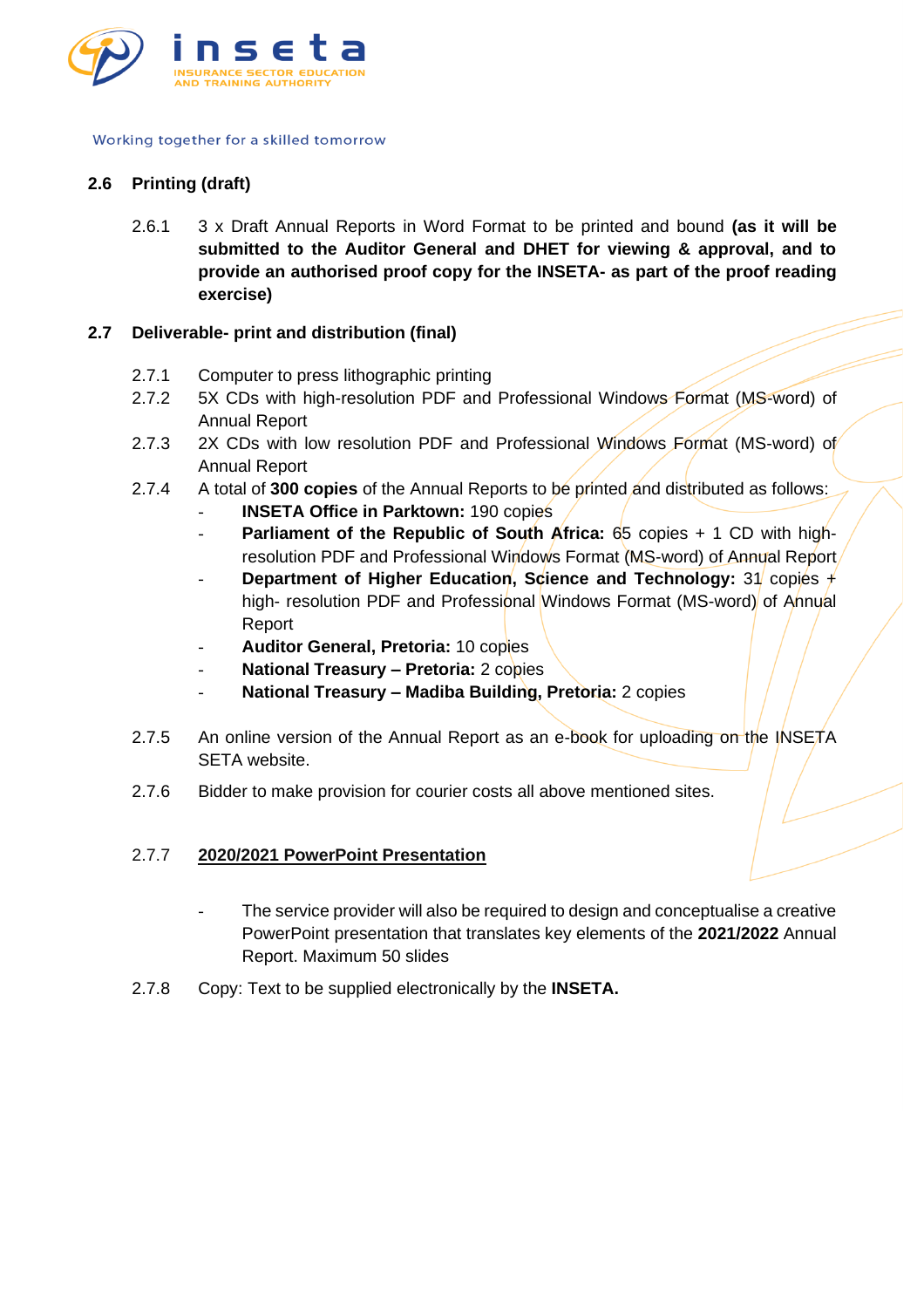

## **3. COSTING**

**3.1** The quotation must reflect a detailed cost breakdown indicating the following: **See table below as reference: (Pricing must include a detailed cost breakdown but not limited to)**

| Line items to be delivered                 | Qty | <b>Unit Price</b> | <b>Price</b> |
|--------------------------------------------|-----|-------------------|--------------|
| <b>Technical Outcome of the Annual</b>     |     |                   |              |
| Report (Copies, in-line with the RFQ       |     |                   |              |
| specification)                             |     |                   |              |
| DTP and layout - Additional Services -     |     |                   |              |
| or photo stock, Conceptualization,         |     |                   |              |
| image sourcing, Design and Layout          |     |                   |              |
| Disc preparation including production      |     |                   |              |
| and e-book (digital copies)                |     |                   |              |
| <b>PowerPoint Presentation slides</b>      |     |                   |              |
| including artwork in full colour           |     |                   |              |
| Infographics (in-line with the RFQ         |     |                   |              |
| specification)                             |     |                   |              |
| Content Management - copy writing,         |     |                   |              |
| editing and proof reading                  |     |                   |              |
| Delivery and Courier costs (for the        |     |                   |              |
| project as well as the distribution of     |     |                   |              |
| samples) - print and distribution (in-line |     |                   |              |
| with RFQ specification)                    |     |                   |              |
|                                            |     |                   |              |
| Project Management fee/ Miscellaneous      |     |                   |              |
| Sub total                                  |     |                   |              |
| <b>VAT</b>                                 |     |                   |              |
| <b>Total Price</b>                         |     |                   |              |

#### **4. CONTRACT CONDITION**

**4.1** Bidder must clearly include all associated total cost of delivery of goods or services including but not limited to the list above.

## **5. PRE-QUALIFICATION CRITERIA**

- **5.1** Proof of registration on CSD *(Central Supplier Database)*
- **5.2** Bidder must sign, complete, and submit Standard Bid document **(SBD4)**
- **5.3** Bidder must submit a BBBEE Certificate accredited by SANAS *only* or Sworn Affidavit on an applicable *DTI template or CIPC template*.
- **5.4** RFQ bid document must be completed, **signed, and initialled** by the authorised company representative.

**Note: All bidders who do not comply with the items listed above will be disqualified.**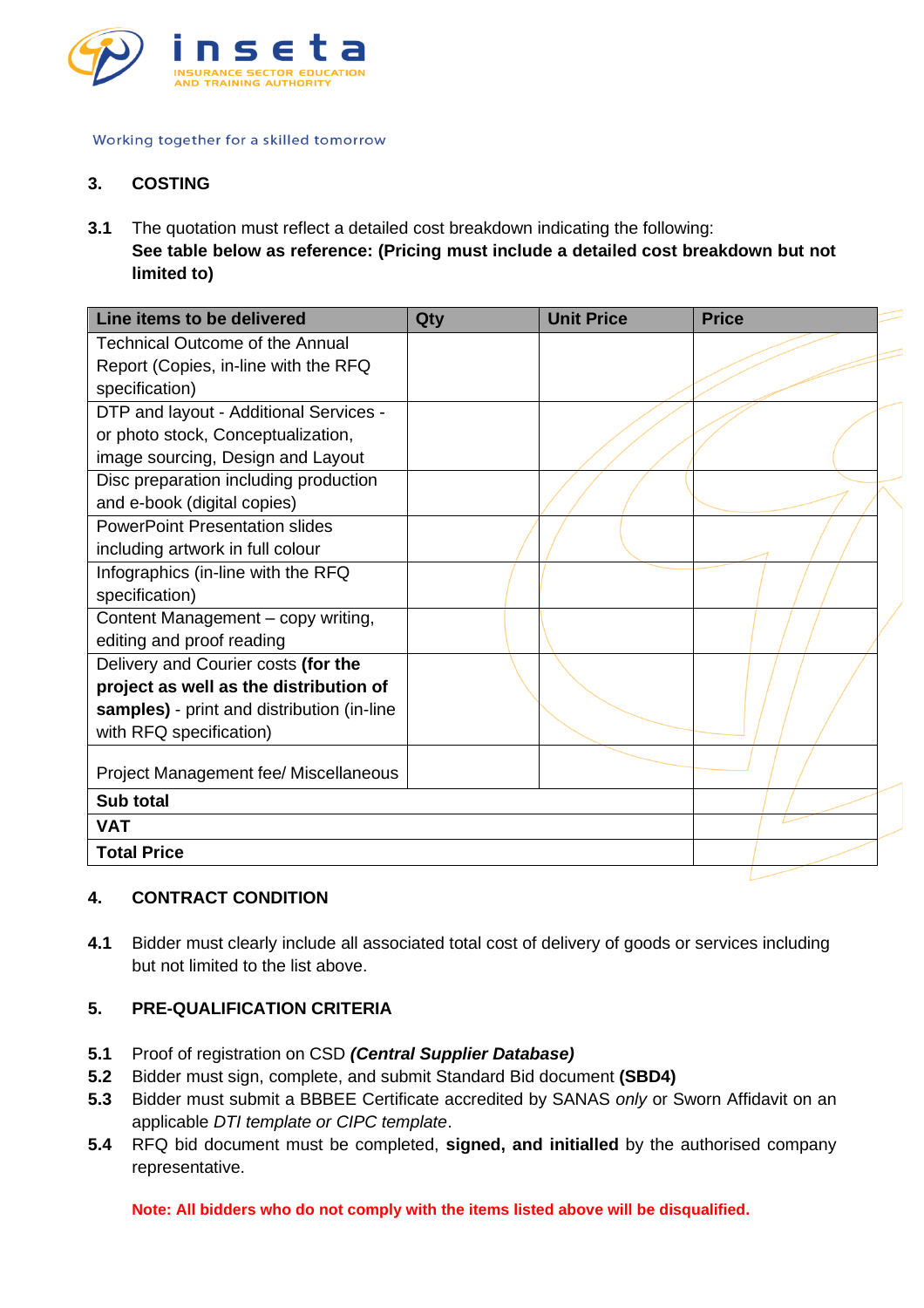

#### **6. FUNCTIONAL EVALUATION CRITERIA**

#### **6.1 BBBEE and Price**

6.1.1 As the RFQ price is estimated to be between **R 30 000.00 and R 500 000.00**, therefore RFQ responses will be evaluated on the **80/20** Price & BBBEE preference point system.

#### **6.2 Functional Evaluation**

- 6.2.1 The RFQ submission will be technically evaluated out of a maximum of **100. (phase 1)** a threshold of **70** out of the **100** has been set, bidders who fail to minimum threshold will be deemed non-responsive and will not qualify for further evaluation against phase 2.
- 6.2.2 Phase 2 will be evaluated against a threshold of **30 points. Bidders who do not meet the set threshold of 30, will be deemed non-responsive and will be disqualified for further evaluation of BBBEE & Price Preference.**
- 6.2.3 Assessment of evaluation of the functional/ technical criteria will be based on the tables below:

| Phase 1: |  |  |
|----------|--|--|
|          |  |  |

|                                                                         |                                                                                                                                                                                                                                                                                                                                                                                                                 | <b>Maximum</b>  |
|-------------------------------------------------------------------------|-----------------------------------------------------------------------------------------------------------------------------------------------------------------------------------------------------------------------------------------------------------------------------------------------------------------------------------------------------------------------------------------------------------------|-----------------|
| <b>Category</b>                                                         | <b>Description</b>                                                                                                                                                                                                                                                                                                                                                                                              | points          |
| <b>Experience and track</b><br>record                                   | Bidder is required to provide a Portfolio of Evidence (with<br><b>contactable</b> references) related to the bidder's<br>experience in conceptualising, design layout, printing, and<br>distribution of Annual Reports. Experience on similar                                                                                                                                                                   | 30 <sup>o</sup> |
|                                                                         | work done particularly for 3A public entities.<br>Number of projects completed:<br>1-3 projects completed $= 10$ points<br>3 -6 projects completed $= 20$ points<br>Above 6 projects completed $=$ 30 points<br>Non-compliance with the minimum requirement = $0$<br>points                                                                                                                                     |                 |
| Approach<br>and<br>methodology<br>aligned to a detailed<br>project plan | Bidder to demonstrate detailed approach, methodology<br>and process aligned to timeframes (project plan) to be<br>adopted in the project as aligned to the deliverables<br>detailed in section 2 of the RFQ document.<br>Project plan must be linked to the deliverables and<br>outputs (distribution) to be completed on the 15 <sup>th of</sup><br><b>August 2022.</b><br>Detailed project plan $=$ 40 points | 40              |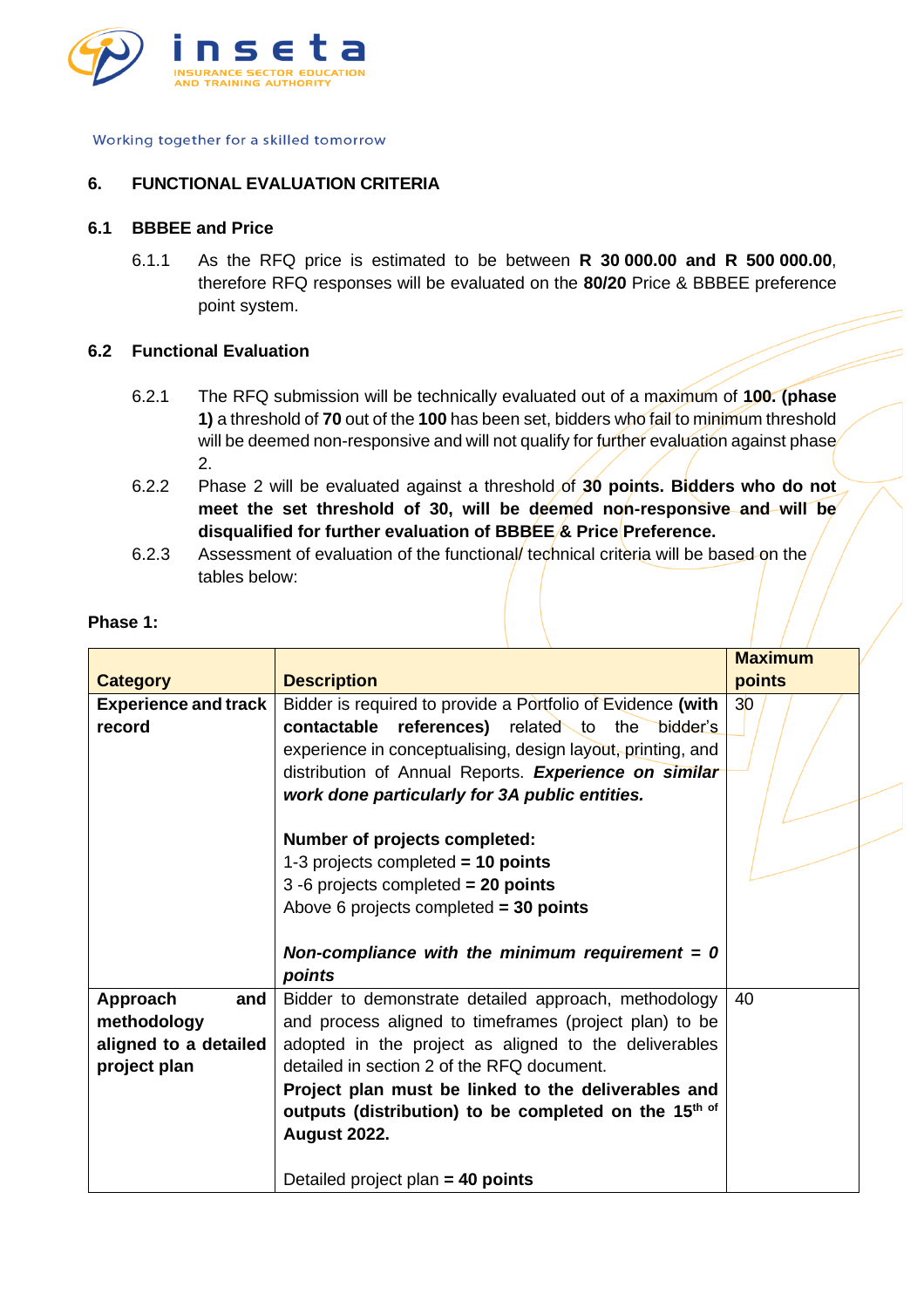

| Proven capacity of | Evaluation of the capacity of the appointed team to           | 30  |  |
|--------------------|---------------------------------------------------------------|-----|--|
| team to deliver in | manage the project and deliver a quality product in time.     |     |  |
| time               |                                                               |     |  |
|                    |                                                               |     |  |
|                    | Above 2 years' experience of any of the key staff             |     |  |
|                    | (Designer, Technical writer, Content manager and              |     |  |
|                    | Project manager) with a minimum of 2 examples of              |     |  |
|                    |                                                               |     |  |
|                    | previous work as well as CV of previous annual reports        |     |  |
|                    | written $= 10$ points                                         |     |  |
|                    |                                                               |     |  |
|                    | Between 2- and 5-years' experience of any of the key staff    |     |  |
|                    |                                                               |     |  |
|                    | (Designer, Technical writer, Content manager and              |     |  |
|                    | Project manager) but less than 5 examples of previous         |     |  |
|                    | projects as well as CV of previous annual reports written =   |     |  |
|                    | 20 points                                                     |     |  |
|                    | Above 5 years' experience of any of the key staff             |     |  |
|                    |                                                               |     |  |
|                    | (Designer, Technical writer, Content manager and              |     |  |
|                    | Project manager) but more than 10 examples of previous        |     |  |
|                    | projects as well as CV of previous annual reports written $=$ |     |  |
|                    | 30 points                                                     |     |  |
|                    |                                                               |     |  |
|                    |                                                               |     |  |
|                    | Note: the projects in this factor refer to those              |     |  |
|                    | delivered by the designer, content management or              |     |  |
|                    | project manager in any past company, not limited to           |     |  |
|                    |                                                               |     |  |
|                    | the bidding company, i.e. linked to the individual            |     |  |
| <b>TOTAL</b>       |                                                               | 100 |  |

## **Phase 2:**

| <b>Digital</b><br>hard<br>and | Bidder is required to provide digital sample (online                                                                                                                                    | 30 |
|-------------------------------|-----------------------------------------------------------------------------------------------------------------------------------------------------------------------------------------|----|
| samples<br>copy               | version) and hard copy (hard copies will be kept by                                                                                                                                     |    |
| (Delivered to INSETA          | INSETA for audit purposes, and POPI conditions will be                                                                                                                                  |    |
| after<br>24<br>hours          | applied) of previous work completed – Annual Reports.                                                                                                                                   |    |
| request)                      |                                                                                                                                                                                         |    |
|                               | 1-3 projects completed $= 10$ points                                                                                                                                                    |    |
|                               | 3 -6 projects completed $= 20$ points                                                                                                                                                   |    |
|                               | Above 6 projects completed $=$ 30 points                                                                                                                                                |    |
|                               | Bidders will be informed, after shortlisting, of delivery<br>address to send hard copy sample. The same sample<br>must reflect in the digital and hard copy $-4x$ copies<br>hard copies |    |
| <b>TOTAL</b>                  |                                                                                                                                                                                         | 30 |

**Note: All bidders achieving less than the set threshold will be declared non-responsive.**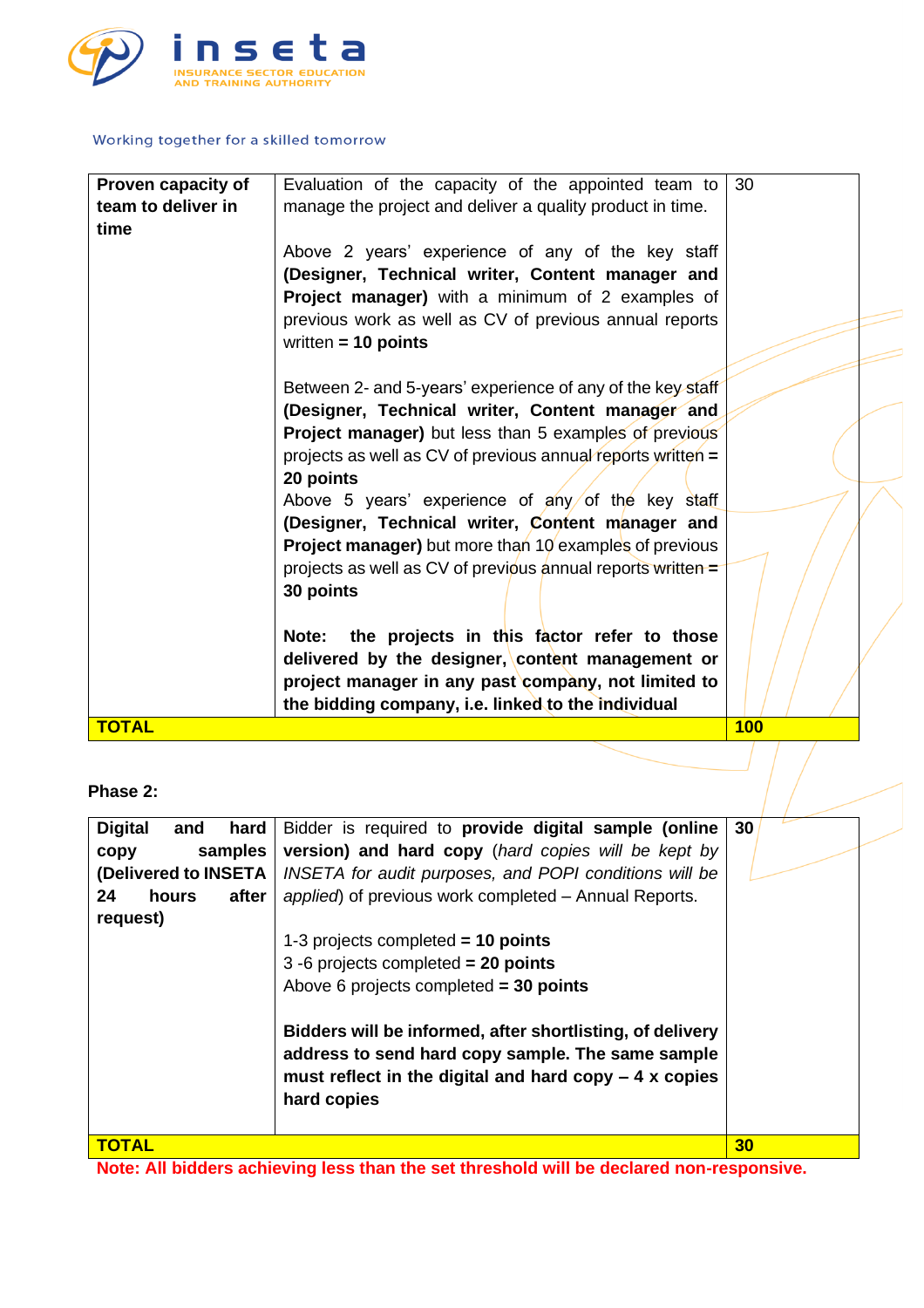

- 6.2.4 Bidders are required to pass the minimum threshold of **10 points** on the functional criteria to be considered for the final phase which is price and BBBEE.
- 6.2.5 Bidders who score less than **10 points** will *not* be considered for the final phase, and thus be disqualified.

## **7. ADJUDICATION USING A POINT SYSTEM**

- **7.1** The bidder obtaining the highest number of total points will be awarded the contract unless objective criteria justify the award to another bidder
- **7.2** Preference points shall be calculated after process has been brought to a comparative basis taking into account all factors of non-firm prices.
- **7.3** In the event that two or more bids have scored equal pints, the successful bid must be the one scoring the highest number of preference points for B-BBEE.
- **7.4** However, when functionality is part of the evaluation process and two or more bids have scored equal points for B-BBEE, the successful bid must be the one scoring the highest score for functionality
- **7.5** Should two or more bids be equal in all respect, the award shall be decided by the drawing of lots.

### **8. POINTS AWARDED FOR PRICE**

The **80/20** preference point system A maximum of **80** points is allocated for price on the following basis:

 $Ps = 80$  {1- (Pt – P min)} P min

Where:

| Ps   | $=$ | Points scored for comparative price of bid under<br>Consideration |
|------|-----|-------------------------------------------------------------------|
| -Pt  | $=$ | Comparative price of bid under consideration                      |
| Pmin | $=$ | Comparative price of lowest acceptable bid                        |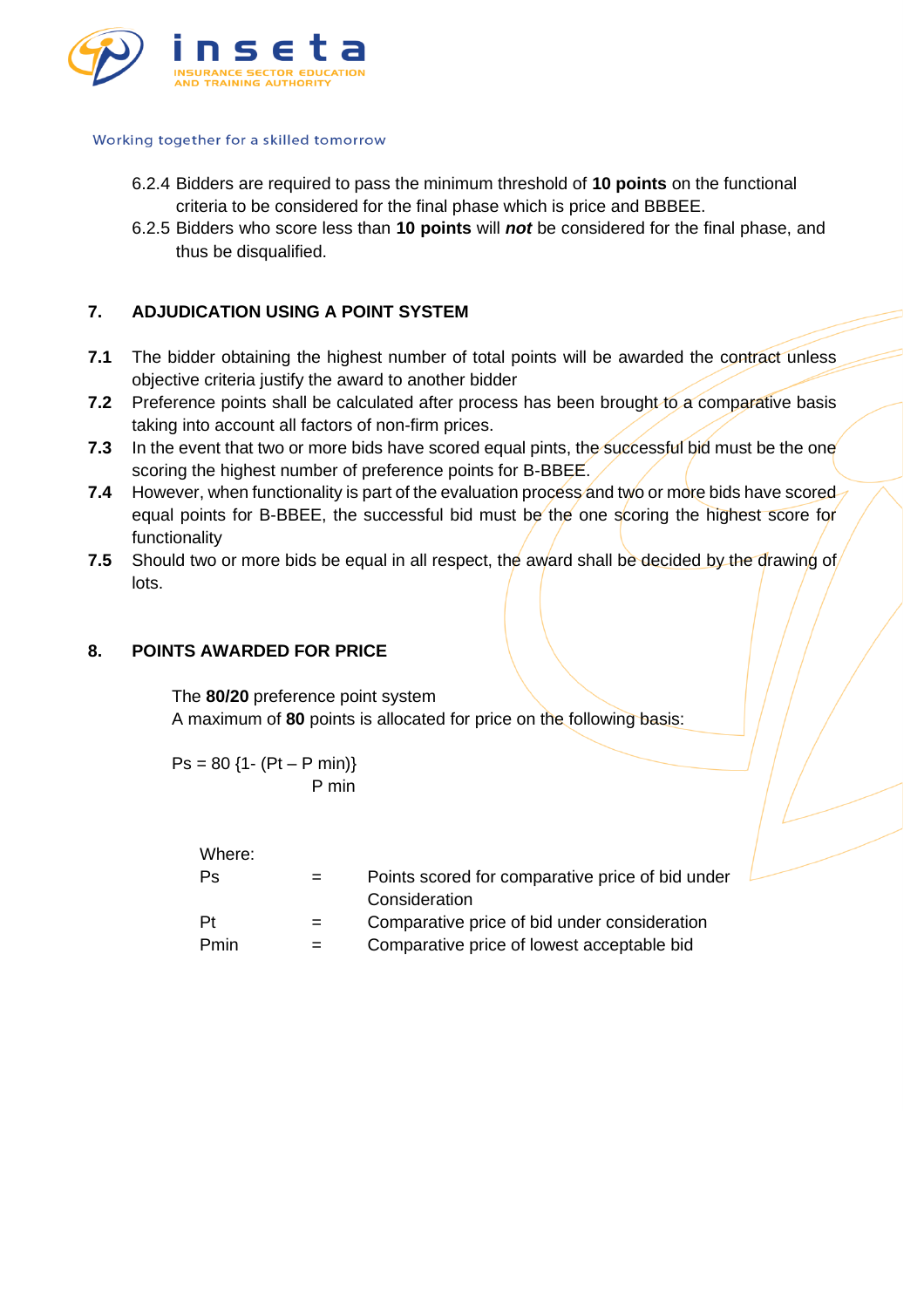

## **9. B-BBEE PREFERENTIAL POINTS WILL BE AWARDED AS FOLLOWS:**

| <b>B-BBEE Status Level of contributor</b> | Number of points 80/20 system |
|-------------------------------------------|-------------------------------|
|                                           | 20                            |
| 2                                         | 18                            |
| 3                                         | 14                            |
| 4                                         | 12                            |
| 5                                         | 8                             |
| 6                                         | 6                             |
|                                           | Δ                             |
| 8                                         | າ                             |
| Non-compliant contributor                 |                               |

- **9.1** Bidders who qualify as EME's and QSE's in terms of the B-BBEE Act must submit a Sworn affidavit. Misrepresentation of information constitutes a criminal offence.
- **9.2** Bidders other than EME's or QSE's must submit their original and valid B-BBEE status level verification certificate or a certified copy thereof, substantiating their B-BBEE rating issued by SANAS.
- **9.3** A trust, consortium or joint venture will qualify for points for their B-BBEE status level/as a legal entity, provided that the entity submits their B-BBEE status level certificate.
- **9.4** A trust, consortium or joint venture will qualify for points for their B-BBEE status level as an unincorporated entity, provided that the entity submits their consolidated B-BBEE scorecard as if they were a group structure and that such a consolidated B-BBEE scorecard is prepared for every separate bid.
- **9.5** Tertiary institutions and public entities will be required to submit their B-BBEE status level certificates in terms of the specialized scorecard contained in the B-BBEE Codes of Good Practice.
- **9.6** A person will not be awarded points for B-BBEE status level if it is indicated in the bid documents that such a bidder intends sub-contracting more than 25% of the value of the contract to any other enterprise that does not qualify for at least the points that such a bidder qualifies for, unless the intended Sub-contractor is an EME that has the capacity and the ability to execute the sub-contract.
- **9.7** A person awarded a contract may not sub-contract more than 25% of the value of the contract to any other enterprise that does not have equal or higher B-BBEE status level than the person concerned, unless the contract is sub-contracted to an EME that has the capacity and the ability to execute the sub-contract.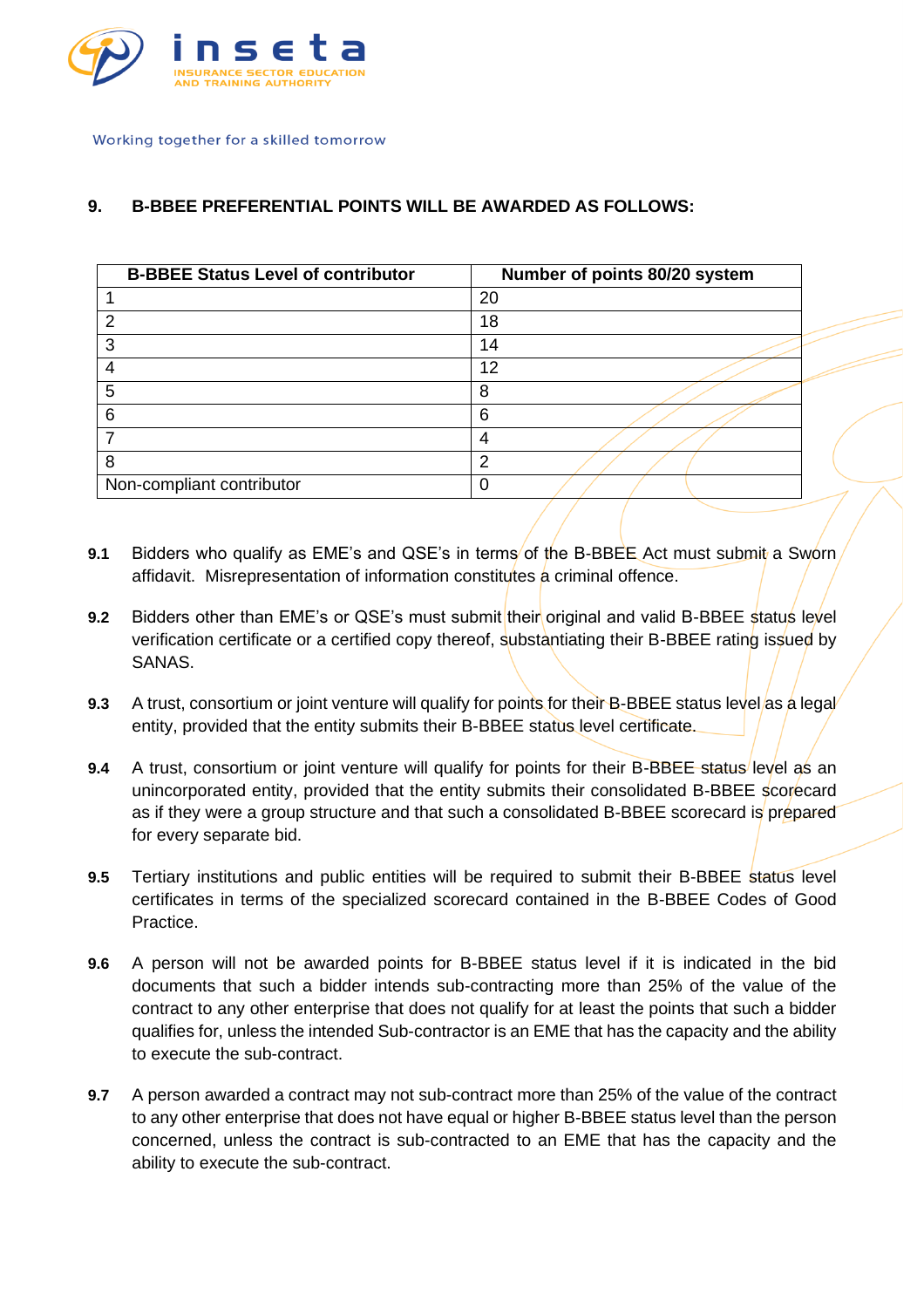

#### **10. COMMUNICATION**

Respondents are warned that a response will be disqualified should any attempt be made by a bidder either directly or indirectly to canvass any officer(s) or employees of INSETA in respect of a RFQ, between the closing date and the date of the award of the business.

All enquiries relating to this RFQ should be emailed three days before the closing date.

## **11. CONDITIONS TO BE OBSERVED WHEN RFQING**

INSETA does not bind itself to accept the lowest or any RFQ, nor shall it be responsible for or pay any expenses or losses which may be incurred by the bidder in the preparation and delivery of his RFQ. INSETA reserves the right to accept a separate RFQ or separate RFQs for any one or more of the sections of a specification. The corporation also reserves the right to withdraw the RFQ at any stage.

No RFQ shall be deemed to have been accepted unless and until a formal contract / letter/of intent is prepared and executed. Quotation shall remain open for acceptance by the Corporation for a period of **90 days** from the closing date of the RFQ Enquiry.

#### **INSETA reserves the right to:**

- **11.1** Not evaluate and award RFQs that do not comply strictly with this RFQ document.
- **11.2** Make a selection solely on the information received in the RFQs and Enter into negotiations with any one or more of preferred bidder(s) based on the criteria specified in the evaluation of this RFQ.
- **11.3** Contact any bidder during the evaluation process, in order to clarify any information, without informing any other bidders. During the evaluation process, no change in the content of the RFQ shall be sought, offered or permitted.
- **11.4** Award a contract to one or more bidder(s).
- **11.5** Accept any RFQ in part or full at its own discretion.
- **11.6** Cancel this RFQ or any part thereof at any time as prescribed in the PPPFA regulation.
- **11.7** Should bidder(s) be selected for further negotiations, they will be chosen on the basis of the greatest benefit to the Corporation and not necessarily on the basis of the lowest costs.

#### **12. Cost of Bidding**

The bidder shall bear all costs and expenses associated with preparation and submission of its RFQ or RFQ, and the INSETA shall under no circumstances be responsible or liable for any such costs, regardless of, without limitation, the conduct or outcome of the bidding, evaluation, and selection process.

## **END OF RFQ DOCUMENT**